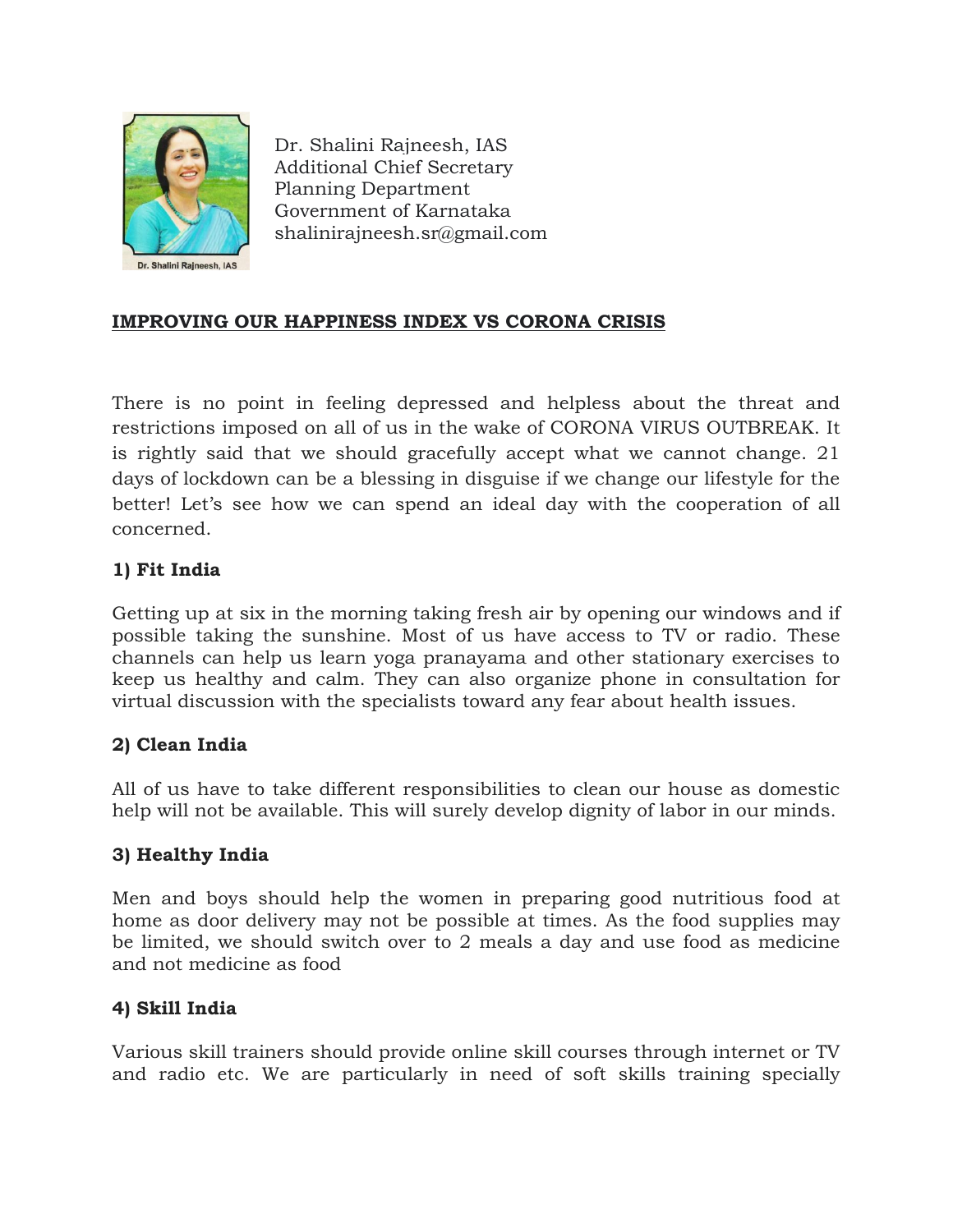English speaking courses, confidence building, public speaking etc which is required by one and all, particularly for the girls and women.

## **5) Teach India**

Our children should be given distance education using internet or TV and radio classes so that they do not lag behind with the schools being closed. Else elder child should teach the younger ones. In addition for self study free digital library facilities on [www.karnatakadigitalpubliclibrary.org](http://www.karnatakadigitalpubliclibrary.org/) should be widely made use of, as we lost the habit of reading!

## **6) Digital India**

After demonetization most of us were forced to learn the online payment systems. Now being confined at home we should learn to use various online services available both from Government and Private sector. We can emerge as biggest digitally literate country of the world.

# **7) Ethical India**

With the elderly people around, the younger people should look after them while the elders would provide lot of moral education through folk tales and stories. The values of being truthful, helpful, cooperative, non-violent and respectful towards girls in particular can be really strengthened in each family. Who knows that this can become a game changer in reversing the crime rate of the country!

## **8) Help India**

Many of our young and fit volunteers should be given an opportunity to offer their services to the society to supplement the overburdened government employees as per their capacity. This would infuse people's participation in governance in the long run.

## **9) Pray India**

It is often said that when "dawa doesn't work dua works ." During the evenings the family should sit together and pray to the God Almighty to bring peace and health back to the society as soon as possible. This time should also be used for introspection as to how best can we conserve our resources protect our Nature for the times to come. They should also take the pledge to save Mother Nature for Sustainable Growth of Humanity.

## **10) Cooperate India**